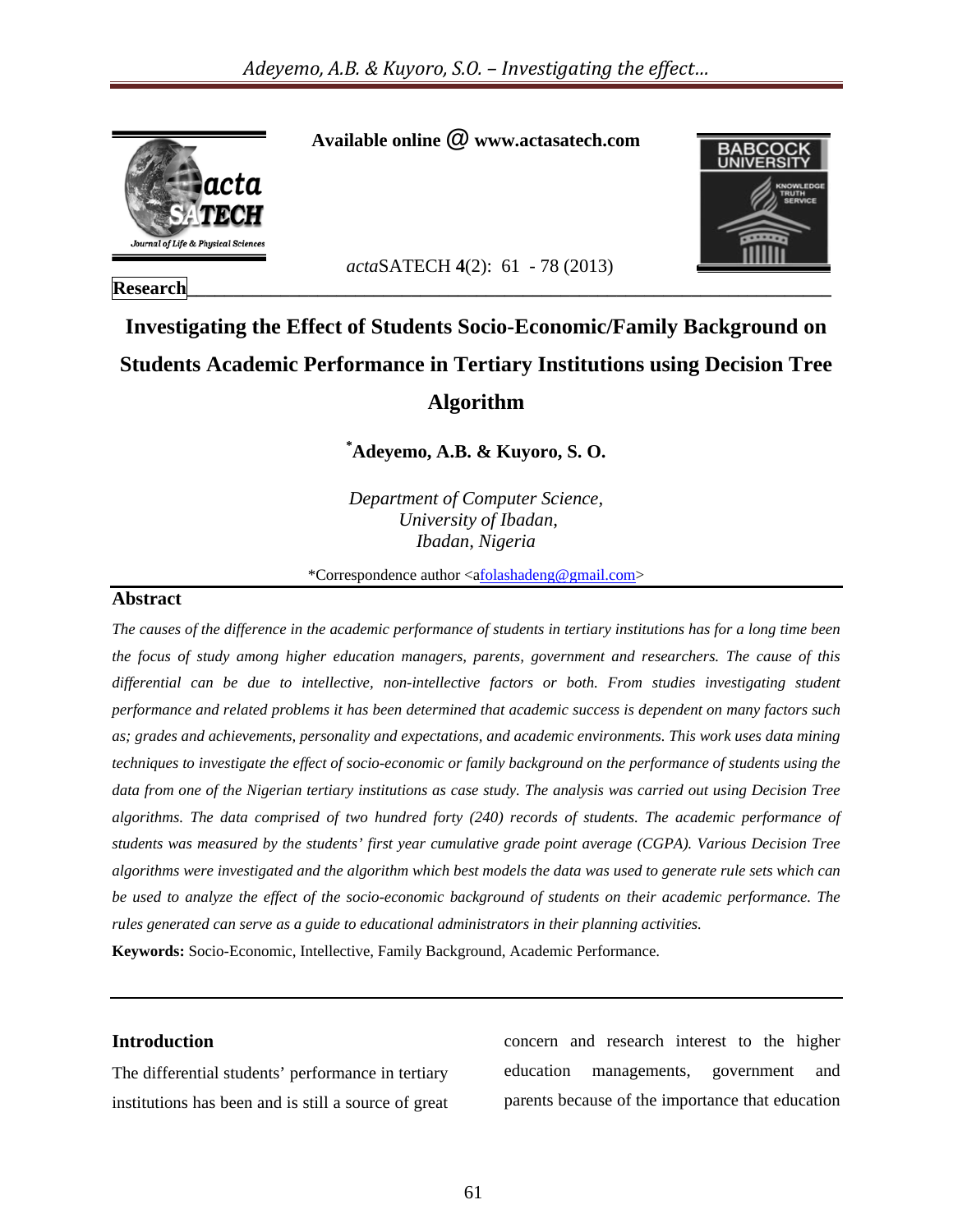has on the national development (Asikhia, 2010). Academic institutions are increasingly required to monitor their performance and the performance of their students. This gives rise to a need to collate, analyze and interpret data, in order to have evidence to inform academic policies that are aimed at, for example, improving student retention rates, allocating teaching and support resources, or creating intervention strategies to mitigate factors that may affect student performance adversely. There are a number of reasons for this: 1) Tertiary education should aim to maximize the potential of each student. Therefore, a careful examination of student outcomes against some benchmark or expected outcome may provide evidence as to whether student potential is being realized. Such insights may also help the institutions to prioritize scarce resources, to focus them on specific problem areas, 2) Institutions have an obligation to deliver value for money to the bodies that fund them, 3) Institutions are often judged by the quality of the awards that they provide; for example the more honours level graduates a course provides, the better the course is perceived to be. This provides additional incentive for institutions to take proactive steps to support students.

The observed poor performance of students in tertiary institutions has been partly traced to poor academic background. But it is worthwhile to note that other socioeconomic factors can also influence the performance of students in tertiary

institution. Various factors that may likely influence the performance of a student in addition to academic background include: age on admission, parental educational background, family income level, social status, parents' occupation, education sponsor, cohabitation status of parents, family size, position in the family and time lapse before gaining admission. Bakare (1975) summarized the factors and variables affecting students' performance into the intellective and non-intellective factors, emphasizing that the intellectual abilities were the best measure. He categorized causes of poor academic performance into four major classes namely: Causes resident in society, Causes resident in school, Causes resident in the family and Causes resident in the student. Anderson et al., (1994) studied the effect of factors such as gender, student age, and students' high school scores in mathematics, English, and economics, on the level of university attainment. According to the study, students who received better scores in high school also performed better in university. Also men had better grades than women and choose to drop from school less often. McKenzie and Schweitzer (2001) investigated academic, psychosocial, cognitive and demographic predictors of academic performance to improve interventions and support services for student at risk of academic problems. They recommended implementing stringent record keeping procedures at the university level to enable researchers to fully examine the relationship between age, previous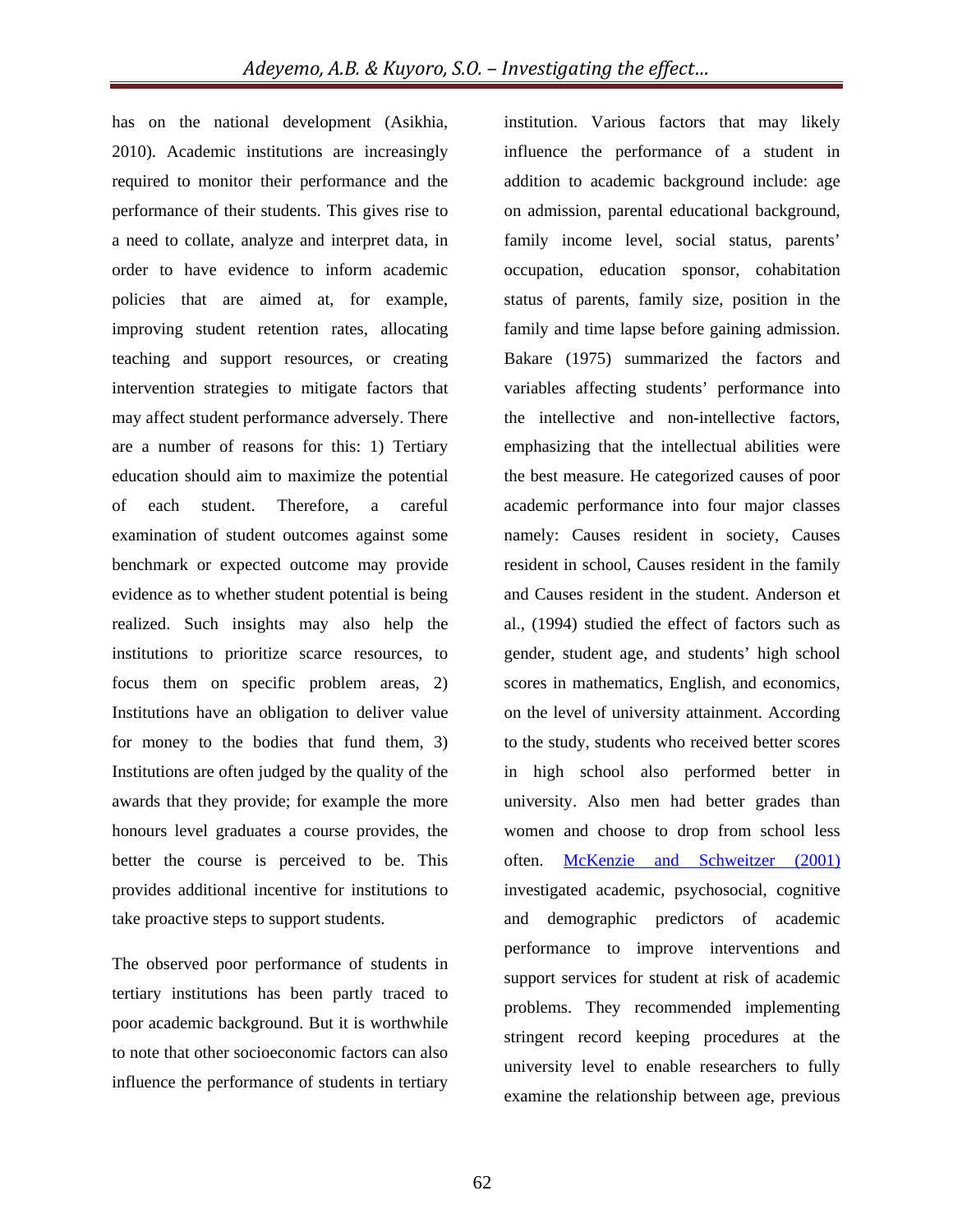academic performance and university achievement. Golding and Donaldson (2006) stated that the use of performance in first year computer science course is a possible factor, which may determine academic performance. They also showed that gender and age have no significant correlation as predictive factors. Superby et al. (2006) and Vandamme et al. (2007) studied correlations of various parameters such as attendance, estimated chance of success, previous academic experience and study skills. They found out that changing process factors during a student's stay at the university plays a large part in academic performance. In addition they experimented on predicting students' performance using decision tree, neural network**s** and linear discriminant analysis. The rates of prediction obtained were not particularly good due to the difficulty to classify students into 3 groups, namely, high risk, medium risk and low risk, before the first university examinations.

In this paper, the socioeconomic conditions of students as an influencing factor on their performance in tertiary institutions, along with their previous academic records which had been used in previous studies, were used to propose a data mining model for analyzing and predicting the academic performance of students in higher institutions with a view to quantifying the effect of these socio-economic factors on their University studies. For this work, two hundred and forty (240) records of students from a

University in Nigeria (Babcock University) from 2002 to 2009 were used. Data mining techniques have been applied in many application domains such as banking, fraud detection, network intrusion detection and telecommunications (Hans and Kamber, 2003). Data mining methodologies have also being used to enhance and evaluate the higher education tasks. Many researchers have proposed some methods and architectures for using data mining for higher education. Delavari and Beikzadeh (2004) proposed a model for using data mining in a higher educational system to improve the efficiency and effectiveness of the traditional processes. Kalles and Pierrakeas (2004) in an effort to analyze students' academic performance through the academic years, as measured by the students home work assignments, had attempted to derive short rules that explain and predict success or failure in the final exams using different machine learning techniques (decision trees, neural networks, Naive Bayes, instance-based learning, logistic regression and support vector machines) and compared them with genetic algorithm based induction of decision trees. Delavari et al (2005) proposed an analysis model and used it as a roadmap for the application of data mining in higher educational system. The model allows the decision makers to better predict which students are less likely to perform well in that specific course, or those who are less likely to be successful in it. Adeyemo and Kuye (2006) presented an evaluation of the factors that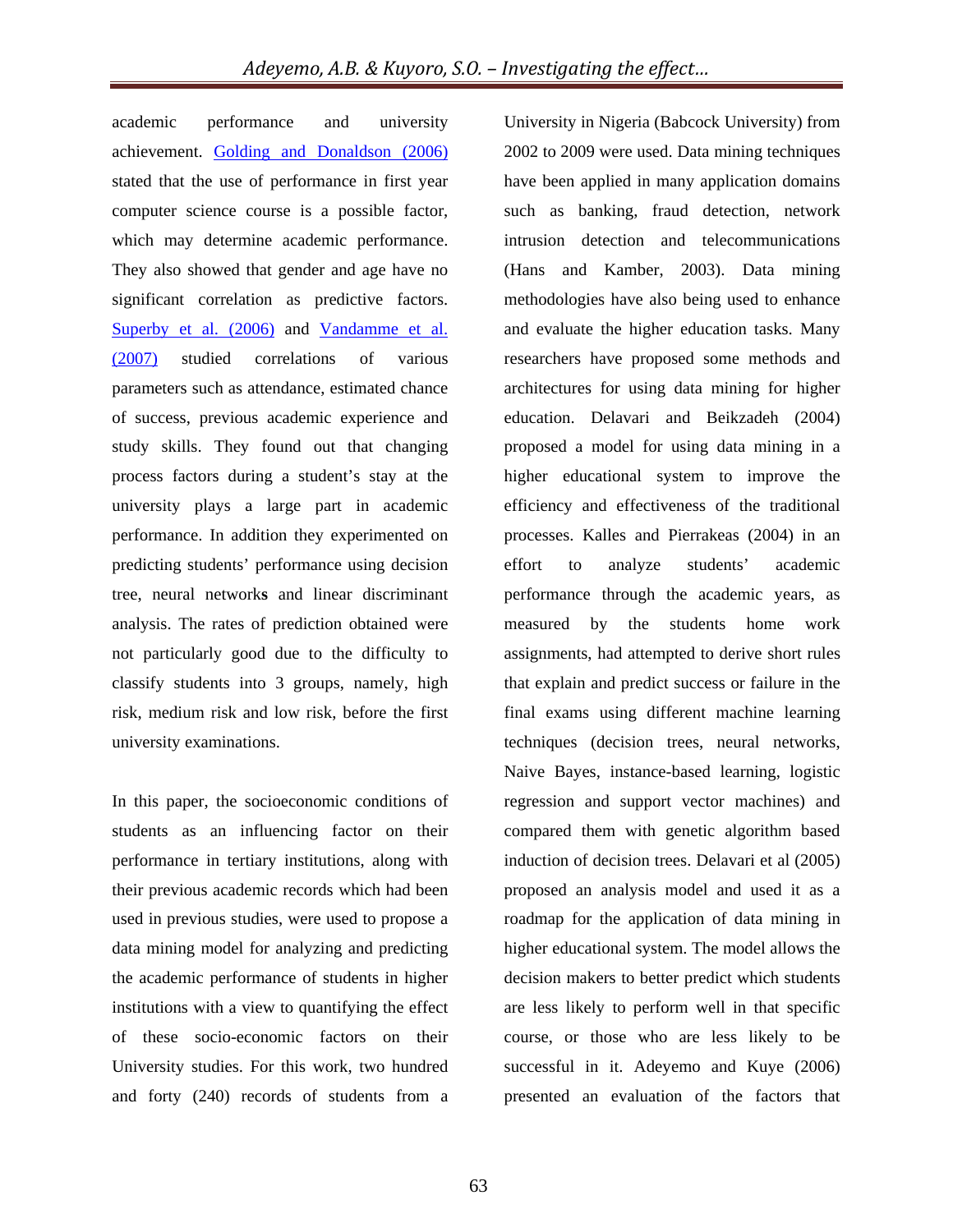contribute to the academic performance of students admitted into the university. The variables of interest were the entry qualification and admission mode and how these factors affect the academic performance of the students. Student admission data obtained from a case study department in one of the university's in Nigeria was used. The results indicated that the observed performance of student whose admission into the case study department is through the University Matriculation Examinations (UME) depends more on their respective Senior School Certificate Examination (SSCE) performance than their entry scores in the UME examination used as the basis for their admission. Osofisan and Olamiti (2009) investigated the academic background in relationship with the performance of students in a computer science programme in a Nigerian university. Results indicated that the grade obtained from Senior Secondary Certificate Examination (SSCE) in mathematics is the highest determinant used by the C4.5 learning algorithm in building the model of the students' performance. Also, the result indicated that even if a student does not finish his programme in the normal number of (four) academic sessions for whatever reasons he would still graduate with minimum of second class lower if he took further mathematics at SSCE examination. Students who spend more than four academic sessions in the programme and did not take further mathematics at SSCE examination are more likely to graduate with class below second

class lower. Other studies tried to identify the significant factors that can influence tertiary students' academic performance in a more detailed way. Many studies included a wide range of potential predictors, including personality factors, intelligence and aptitude tests, academic achievement, previous college achievements, and demographic data and some of these factors seemed to be stronger than others; but there is no consistent agreement among different studies. However, all studies show that academic success is dependent on many factors, where grades and achievements, personality and expectations, as well as sociological background all play significant roles.

### **Materials and Methods Data Formatting**

Data mining is an integral part of Knowledge Discovery in Databases (KDD), which is the overall process of converting a series of transformation steps, from data pre-processing to post-processing of data mining results. The data pre-processing has to do with gathering or collection of data, and data cleaning through data transformation. During data selection, the relevant data is gathered. Once the data has been assembled, its quality must be verified. Incomplete (lacking certain attributes of interest, or containing only aggregate data), noisy (containing errors, or outlier values that deviate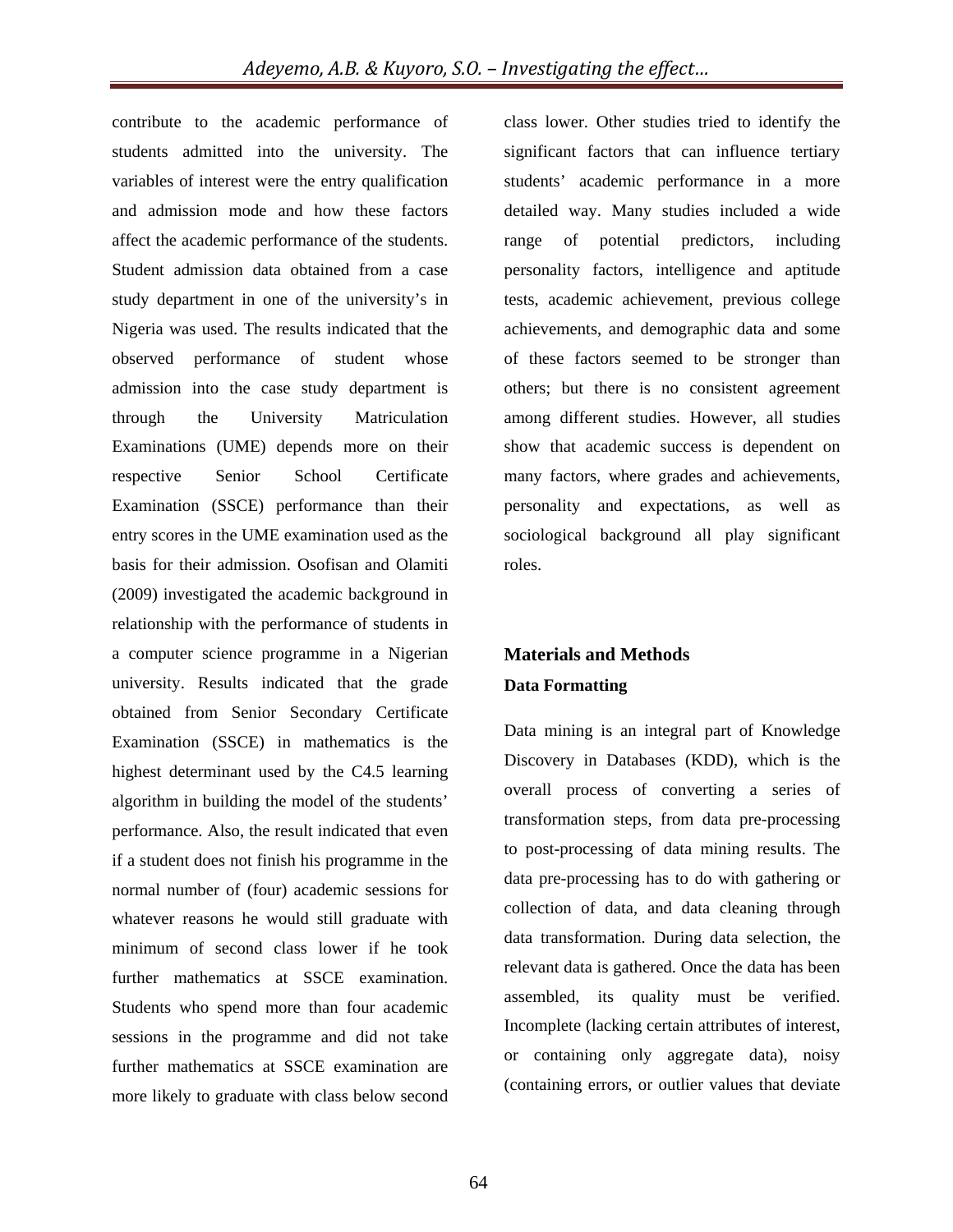from expected), and inconsistent (for example, discrepancies in the codes used to categorize items) data are common. Data cleaning routines attempt to clean the data by filling in missing values; smoothing noisy data, identifying or removing outliers, and resolving inconsistencies. Finally, the cleaned data are transformed into a format suitable for data mining.

The data gathering process for this study involves the collection of the raw data about the students from students' records. Academic records collected include students SSCE results, post-UME score (entry qualification into the University) and first year CGPA. Students socioeconomic records which were obtained from administrative forms filled by the students on admission into the University include their gender, age on entry, mother's educational qualification, father's educational qualification, sponsor, family size, student's position in the family, types of secondary school attended,

location of school, residence location, mother's occupation, father's occupation, marital status of parents, social class and year lapse before gaining admission.

The data used was collected from the records of students admitted in Babcock University in Nigeria from year 2002 to 2009. Students whose records are incomplete were filtered out from the dataset. After the data cleansing, two hundred and forty (240) complete records of students were selected for the purpose of this study and a data model for storage and analysis of the data was formulated. Eighteen (18) attributes composed of thirteen (13) categorical and five (5) continuous attributes were selected including the target/class variable: The students 100 level CGPA was used as the class variable while other variables were used as the predictor variables. The data format is presented in Table 1.

#### **Table 1: Student data format**

| S/N | <b>Variable Name</b>               | Variable description/format                   | <b>Variable Type</b> |
|-----|------------------------------------|-----------------------------------------------|----------------------|
| 1.  | Age on entry                       | Students age on admission                     | Continuous           |
| 2.  | Gender                             | Male or Female                                | Categorical          |
| 3.  | Total SSCE results score           | A1-6 B2-5 B3-4 C4-C6-3 D7-2 E8-1 F9-0         | Continuous           |
|     |                                    | <b>Subjects considered</b>                    |                      |
|     |                                    | Eng, Math, Chemistry, Biology, Agriculture or |                      |
|     |                                    | Food&Nutrition and 1 Nigerian language        |                      |
| 4.  | Post-UME score                     | <b>Students Post-UME score</b>                | Continuous           |
| 5.  | Year lapse before admission        | Years between completion of O/L and admission | Continuous           |
|     |                                    | into university                               |                      |
| 6.  | Social class                       | Upper, Middle, Lower                          | Categorical          |
| 7.  | Mother's educational qualification | Primary, SSCE, 1st degree, 2nd degree, PhD    | Categorical          |
| 8.  | Father's educational qualification | Primary, SSCE, 1st degree, 2nd degree, PhD    | Categorical          |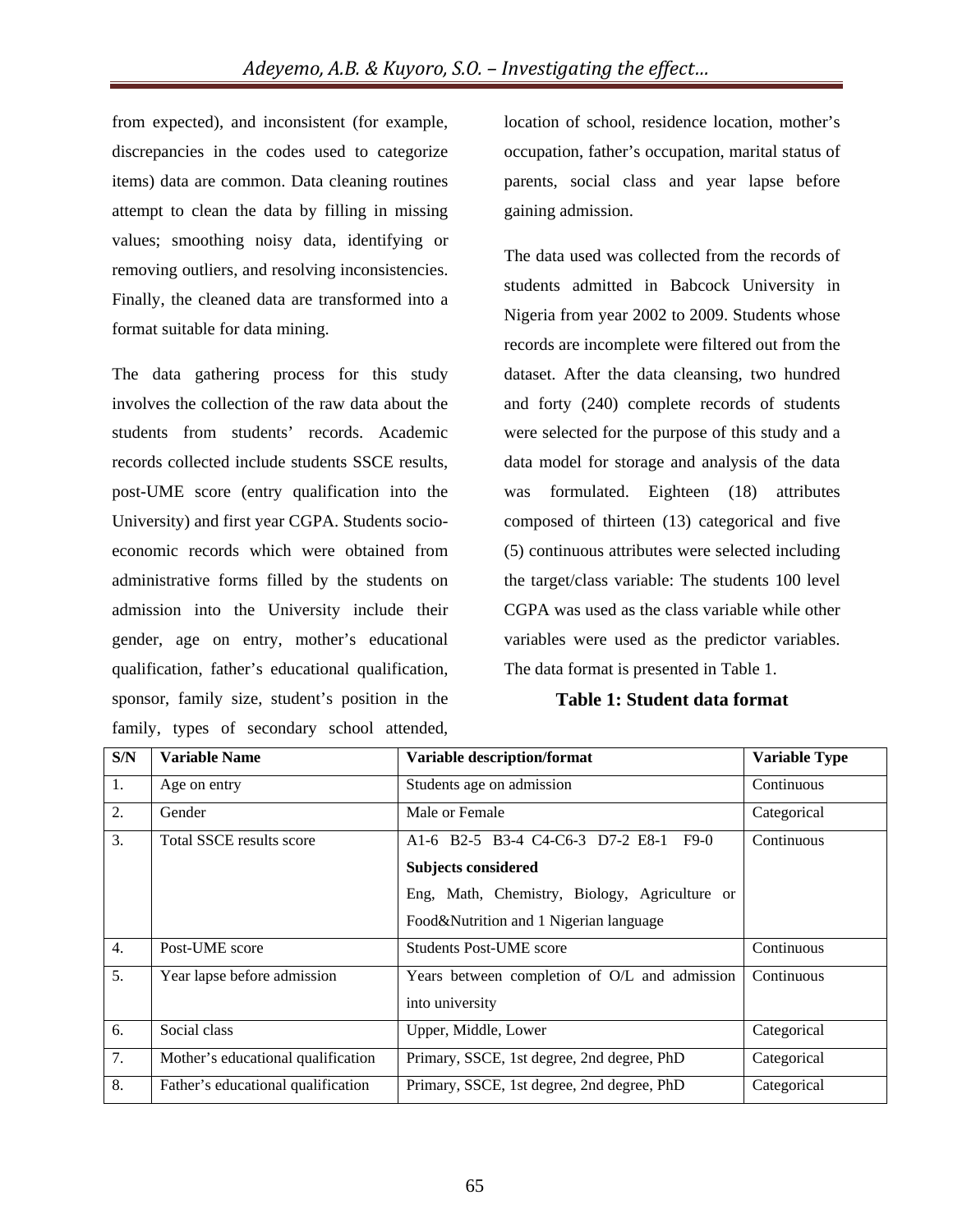| S/N | <b>Variable Name</b>              | Variable description/format                        | <b>Variable Type</b> |
|-----|-----------------------------------|----------------------------------------------------|----------------------|
| 9.  | Marital status of parents         | Married, Divorced, Separated, Widowed              | Categorical          |
| 10. | Mother's occupation               | Government worker, Private, Self employed          | Categorical          |
| 11. | Father's occupation               | Government worker, Private, Self employed          | Categorical          |
| 12. | Family size                       | Total number of children in family and parents     | Continuous           |
| 13. | Student's position in the family  | 1st born, last born, only child, others            | Categorical          |
| 14. | Type of secondary school attended | Private, State, Federal                            | Categorical          |
| 15. | Location of secondary school      | Rural, Semi-Urban, Urban                           | Categorical          |
| 16. | Residence location                | Rural, Semi-Urban, Urban                           | Categorical          |
| 17. | Sponsor                           | Parents, Scholarship, Self, Others                 | Categorical          |
| 18. | 100 level CGPA                    | A: 4.5-5.0, B+:3.5-4.49, B: 3.0-3.49, C: 2.5-2.99, | Categorical          |
|     |                                   | D:2.0-2.49, E: 1.0-1.99, F: < 1.0                  |                      |

#### **Data Processing**

Decision Tree algorithms were used to analyze the data because they can be used to classify mixed data types, the algorithm is easy to understand and the results are very easy to interpret. Decision tree rules like decision trees are also easy to explain because the rules are in IF-THEN format. The data mining software used to generate the decision tree algorithms for this study are See5 for Windows and Waikaito Environment for Knowledge Analysis (WEKA). See5 for Windows can only generate decision trees based on C5 algorithm while WEKA allows many algorithms giving room for comparison to determine the better classifier among those used in this study.

See5 classifiers are expressed as Seetrees (decision trees) and can also directly generate rule sets otherwise referred to as See5 Rules. The software automatically generates training and test data from the total record of data input into the software. There are several classifiers

available in WEKA but CART (SimpleCart), REPTree and C4.5 (J48) was used for the purpose of this study. The RIpple DOwn Rule Learner (Ridor) which is a rule based learner was also used. Attribute importance analysis was carried out to rank the attributes by significance using Information gain. Correlation-based Feature Subset Selection (CfS) and Consistency Subset Selection (CoE) filter algorithm were used to rank and select the attributes that are most useful. Both selection techniques use the BestFirst-D1-N5 searching technique. The Fmeasure and the AUC which are well known measures of probability tree learning were used as evaluation metrics for models generated by the classifier software.

#### **Decision Tree Analysis**

See5 can generate single decisions tree and boosted decision trees. The single decision tree generated showed a large error rate both for the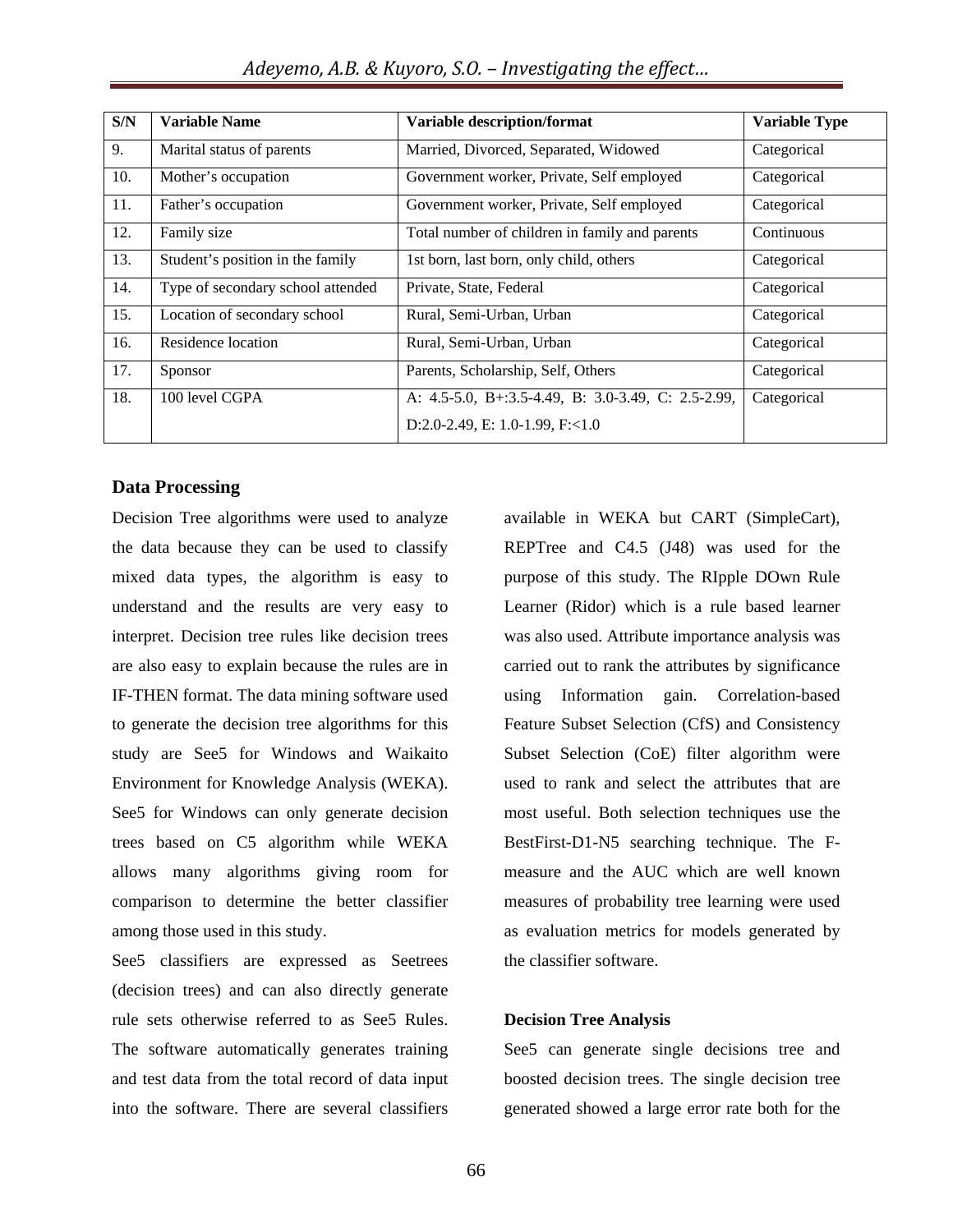training and test data, therefore the boost tree was used to reduce the error rate. The Boost decision tree generated 10 trials of the single decision tree in order to reduce the error rate. The 10 trials generated a maximum of 71 leaves and minimum of 52 leaves. The performance of the classifier constructed at each trial is presented in Table 2. Each trial result is summarized on a separate line, while the line labeled boost shows the result of voting all the

classifiers. The decision tree constructed on Trial 0 is identical to singe decision tree. Some of the subsequent trees were generated by paying more attention to certain cases have relatively high overall error rates. When the trees are combined by voting, the final predictions have a lower error rate of 7.1% on the training cases and 7.3% on test cases. Table 3 presents the attribute usage statistics for the best decision tree trial.

|                | <b>Training</b> |               | <b>Test</b> |               |
|----------------|-----------------|---------------|-------------|---------------|
| <b>Trials</b>  | <b>Size</b>     | <b>Errors</b> | <b>Size</b> | <b>Errors</b> |
| $\overline{0}$ | 71              | 64(26.7%)     | 71          | 41 (27.3%)    |
| 1              | 60              | 83(34.6%)     | 60          | 52(34.7%)     |
| $\overline{2}$ | 61              | 86(35.8%)     | 61          | 58(38.7%)     |
| 3              | 63              | 85(35.4%)     | 63          | 52(34.7%)     |
| $\overline{4}$ | 65              | 81(33.8%)     | 65          | 47(31.3%)     |
| 5              | 67              | 89(37.1%)     | 67          | 57(38.0%)     |
| 6              | 59              | 78(32.5%)     | 59          | 52(34.7%)     |
| 7              | 54              | 88(36.7%)     | 54          | 55(36.7%)     |
| 8              | 52              | 98(40.8%)     | 52          | 67(44.7%)     |
| 9              | 56              | 91(37.9%)     | 56          | 58(38.7%)     |
| boost          |                 | $17(7.1\%)$   |             | $11(7.3\%)$   |

**Table 2: See5 Boost Decision Tree Summary**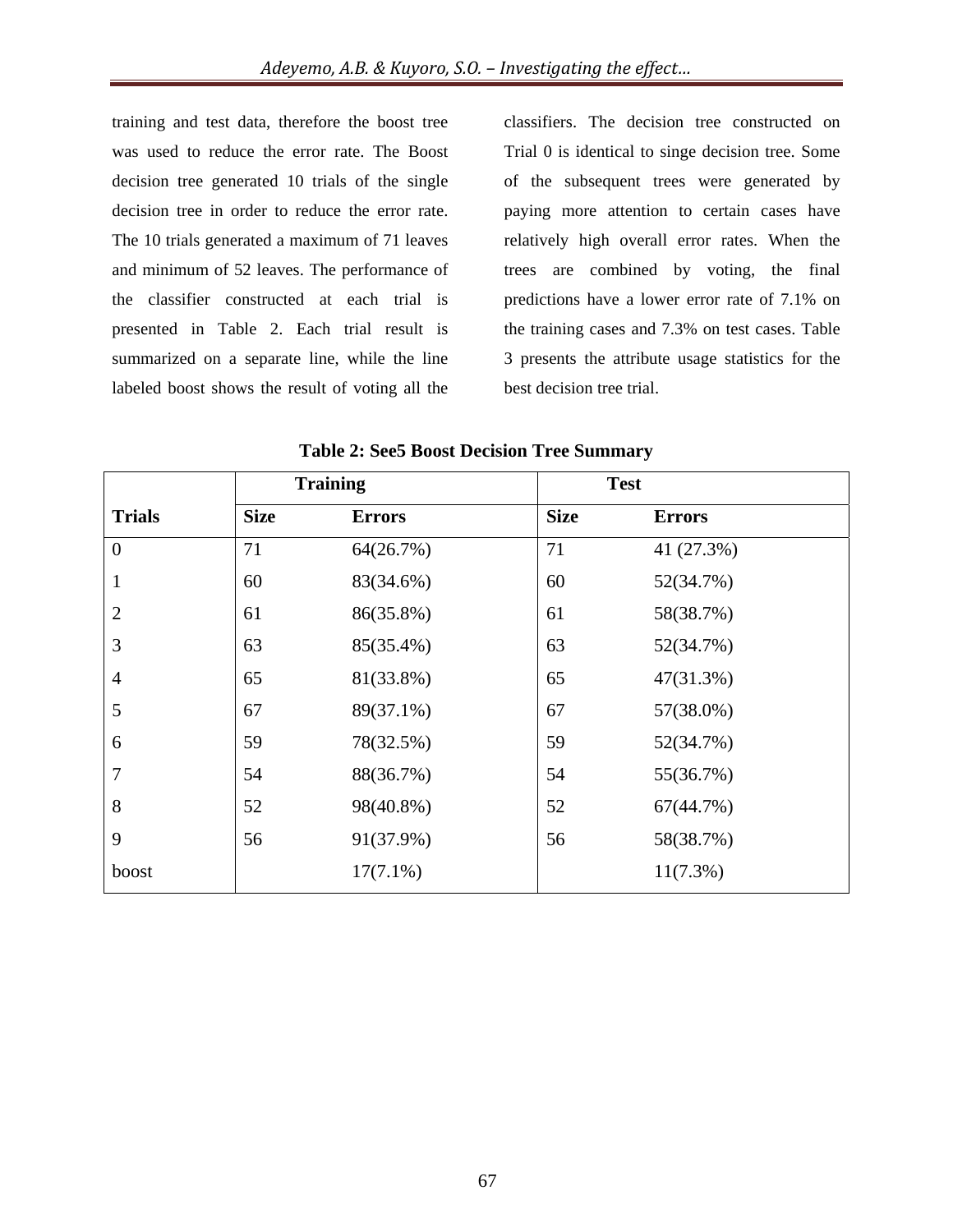| <b>Attributes</b>                | <b>Percentage of usage</b> |
|----------------------------------|----------------------------|
| <b>Parents Marital status</b>    | 100%                       |
| Sponsor                          | 97%                        |
| Gender                           | 96%                        |
| Family size                      | 89%                        |
| Mother's education               | 88%                        |
| <b>Secondary School Location</b> | 86%                        |
| Father's occupation              | 84%                        |
| Age on entry                     | 80%                        |
| <b>Total SSCE score</b>          | 75%                        |
| Post UME score                   | 74%                        |
| Student's Position in the family | 74%                        |
| Secondary School Type            | 67%                        |
| <b>Residence Location</b>        | 46%                        |
| Father's education               | 42%                        |
| <b>Social Class</b>              | 40%                        |
| Year lapse before admission      | 33%                        |
| Mother's occupation              | 30%                        |

#### **Table 3: See5 boost decision tree Attribute usage**

Four decision tree algorithms in WEKA were used to analyze the data set. These are the CART algorithm, the REPTree algorithm, the WEKA J48 which implements the C4.5 algorithm and the RIpple DOwn Rule Learner (Ridor).

Table 4 presents the summary of the results of the CART, REPTree and C4.5 algorithms.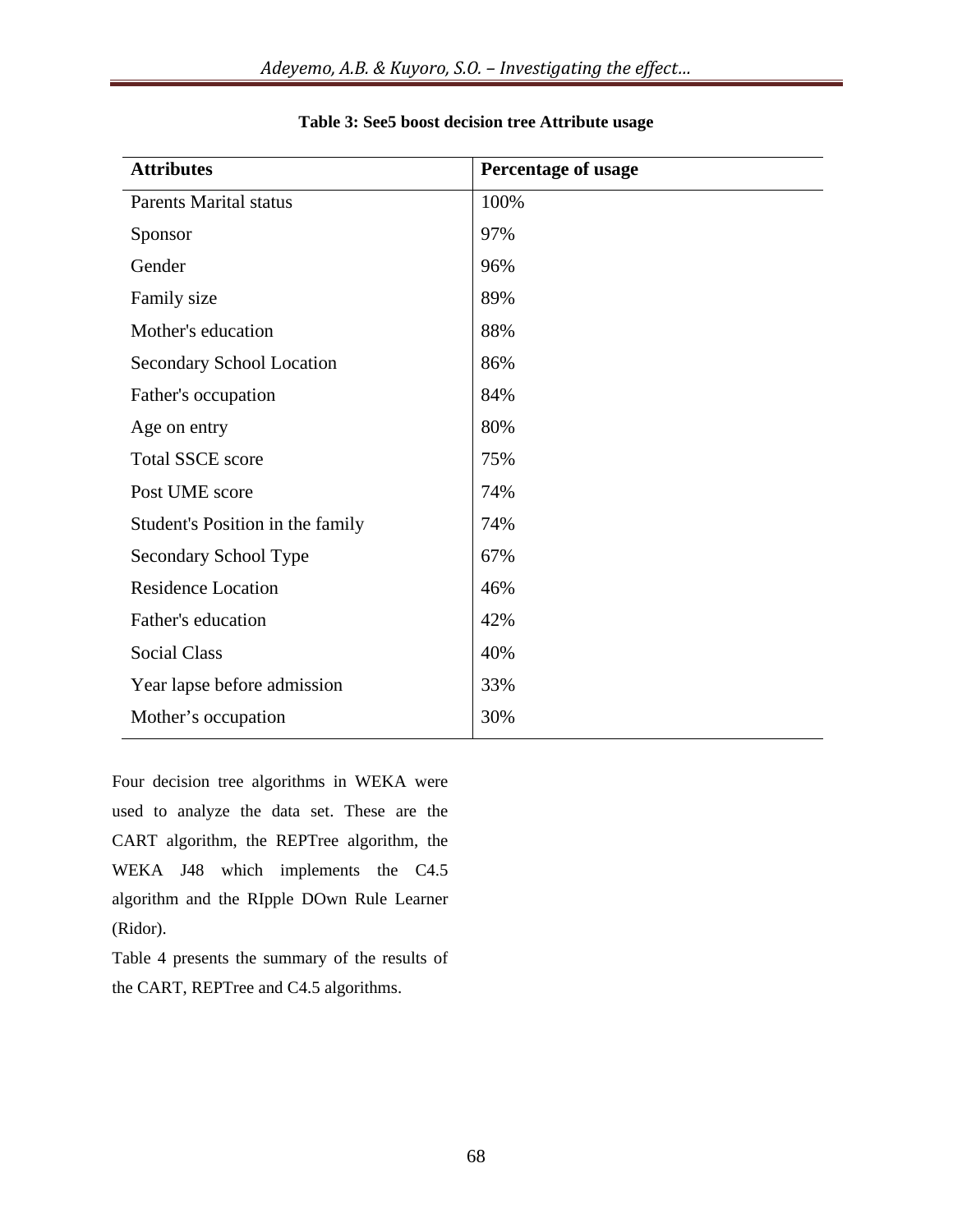| <b>Class</b> | <b>TP Rate</b> FP Rate |       |       |       | <b>Precision Recall F-Measure ROC Area</b> |       |
|--------------|------------------------|-------|-------|-------|--------------------------------------------|-------|
| <b>CART</b>  | 0.400                  | 0.236 | 0.326 | 0.400 | 0.346                                      | 0.622 |
| REPTree      | 0.500                  | 0.180 | 0.515 | 0.500 | 0.478                                      | 0.768 |
| $C4.5($ J48) | 0.713                  | 0.099 | 0.733 | 0.713 | 0.691                                      | 0.939 |

**Table 4 Classifiers comparison using F-Measure and AUC**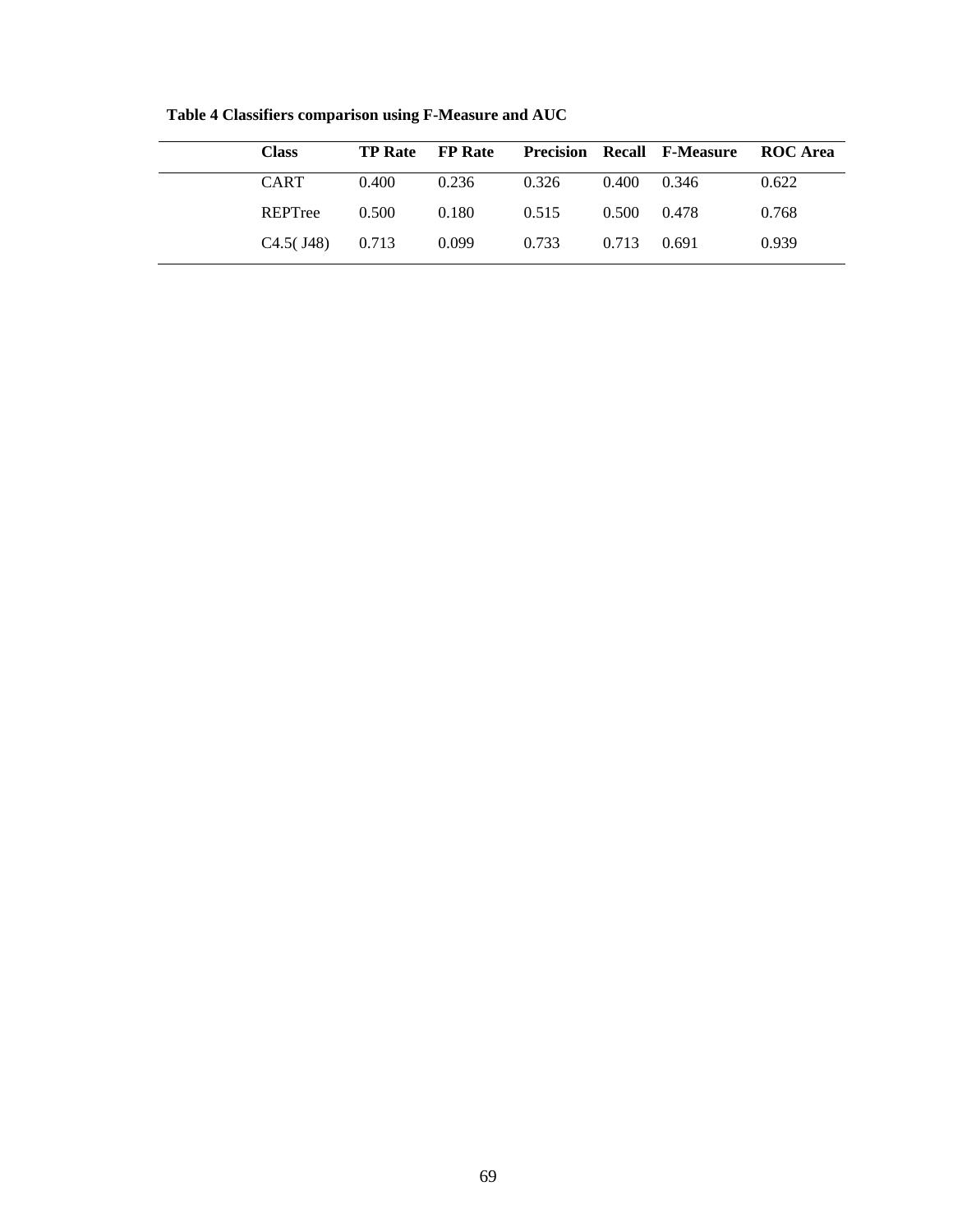The Prediction Accuracy of the algorithms can be determined by comparing their True Positive (TP) rate, False Positive (FP) rate, F-Measure and AUC. The True Positive (TP) rate is the proportion of cases which were classified as the actual class, that is, how much part of the class was captured. It is equivalent to Recall. In the confusion matrix, this is the diagonal element divided by the sum over the relevant row. The False Positive (FP) rate is the proportion of cases which were classified as the one class, but belong to a different class. In the matrix, this is the column sum of the class minus the diagonal element, divided by the rows sums of all other classes. The Precision is the proportion of the cases which truly have the actual class among all those which were classified as the class. In the matrix, this is the diagonal element divided by the sum over the relevant column. The F-Measure is is simply 2\*Precision\*Recall/(Precision+Recall), a combined measure for precision and recall. The Receiver Operating Characteristic (ROC) is the graphical display of TPR versus FPR while the AUC represent the Area under the ROC curve. These measures are useful for comparing classifiers based on the accuracy.

#### **Rule Generation**

The See5 decision tree results can also be presented in the form of rules which are easier to understand and use. Each rule consists of:

1. A rule number that serves only to identify the rule

- 2. Statistics  $(n, \text{lift } x)$  or  $(n/m, \text{lift } x)$  that summarize the performance of the rule
- 3. *n* is the number of training cases covered by the rule and *m* shows how many of them do not belong to the class predicted by the rule. The rule's accuracy is estimated by the Laplace ratio  $(n-m+1)/(n+2)$ . The lift *x* is the result of dividing the rule's estimated accuracy by the relative frequency of the predicted class in the training set
- 4. One or more conditions that must all be satisfied for the rule to be applicable
- 5. Class predicted by the rule
- 6. A value between 0 and 1 that indicates the confidence with which this prediction is made, and
- 7. Default class that is used when none of the rules apply.

Most of the rules indicate that students whose parents are the sponsor for their education end up with at least C grade. Also students whose parents are self employed especially the mothers have at least C grade. Some of the rules generated are presented here:

Rule 1: (3/1, lift 20.6)

age on entry  $> 18$  Gender = Female Mother's education  $= 1$  stdegree Residence Location = Semiurban  $S_{\text{PON}SOr} =$  Parents  $\rightarrow$  class A  $[0.600]$ 

Rule 2: (2, lift 2.3)

age on entry  $> 19$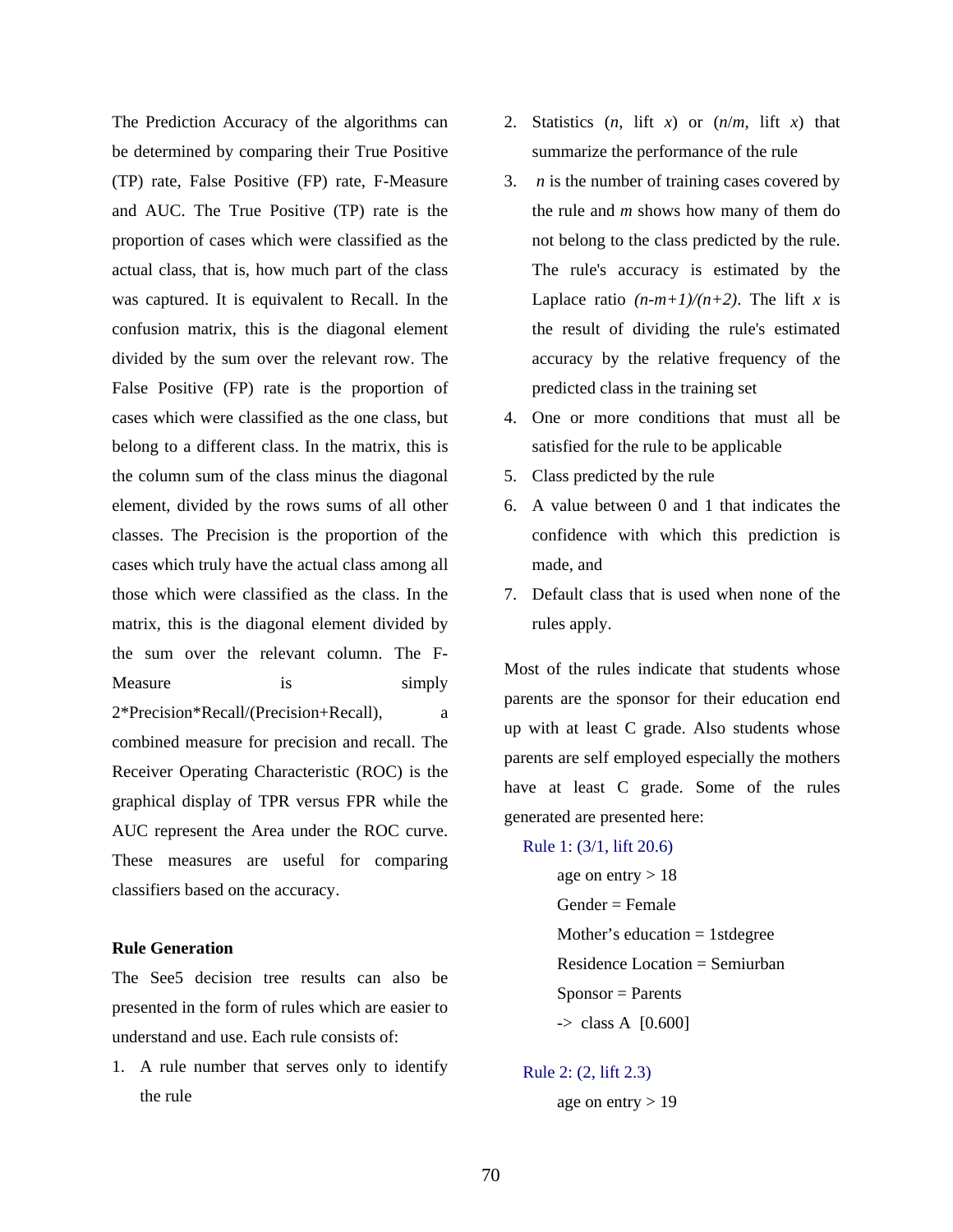Parents marital status = Separated -> class C [0.750] Rule 3: (8/2, lift 2.2) Year lapse before admission > 1 Parents marital status = Married Secondary School Location = Semiurban  $S_{\text{PON}S} =$  Parents  $\Rightarrow$  class B+ [0.700] Rule 4: (4, lift 3.8)  $Gender = Male$  total SSCE score > 29 Mother's education  $= 1$  stdegree Father's occupation = Government Secondary School Type = Private Secondary School Location = Urban  $S_{\text{ponsor}} =$  Parents  $\Rightarrow$  class B [0.833]

#### Rule 5: (6/1, lift 3.4)

 Gender = Female Mother's education  $= 1$  stdegree Father's education  $= 1$  stdegree Parents marital status = Married Father's occupation = Government Secondary School Location = Semiurban

#### **Comparison of Algorithms**

Table 5 presents the comparison among classifiers used in the study.

| <b>Classifier</b>                   | $\overline{\text{CART}}$ | REPTree C4.5 J48 |      | SeeRule | SeeTree | <b>Boost SeeTree</b> | <b>Ridor</b> |
|-------------------------------------|--------------------------|------------------|------|---------|---------|----------------------|--------------|
| $\textbf{Accuracy} \quad   \; 0.40$ |                          | 0.50             | 0.71 | 0.65    | 0.73    | 0.93                 | 0.48         |

#### **Table 5: Classifiers comparison using classification accuracy rate**

The RIpple DOwn Rule Learner (Ridor) was used to generated rules similar to those generated by the See5 algorithm rule generator. Fifteen (15) Ridor rules were generated. The longest rule consists of 6 attributes and the shortest rule has 2 attributes. The default rule is  $100LCGPA = B+$ .

#### Rule 8: (1, lift 16.0)

 Father's education = 2nddegree Parents marital status = Divorced Father's occupation = Selfemployed  $\rightarrow$  class E [0.667]

# $\rightarrow$  class D [0.750]

 Father's education = 2nddegree Parents marital status = Divorced Father's occupation = Private

-> class C [0.750]

 $\rightarrow$  class B [0.750]

Rule 6: (2, lift 2.8)

#### Rule 7: (2, lift 6.7)

 Gender = Female  $Father's occupation = Private$ Sponsor = Scholarship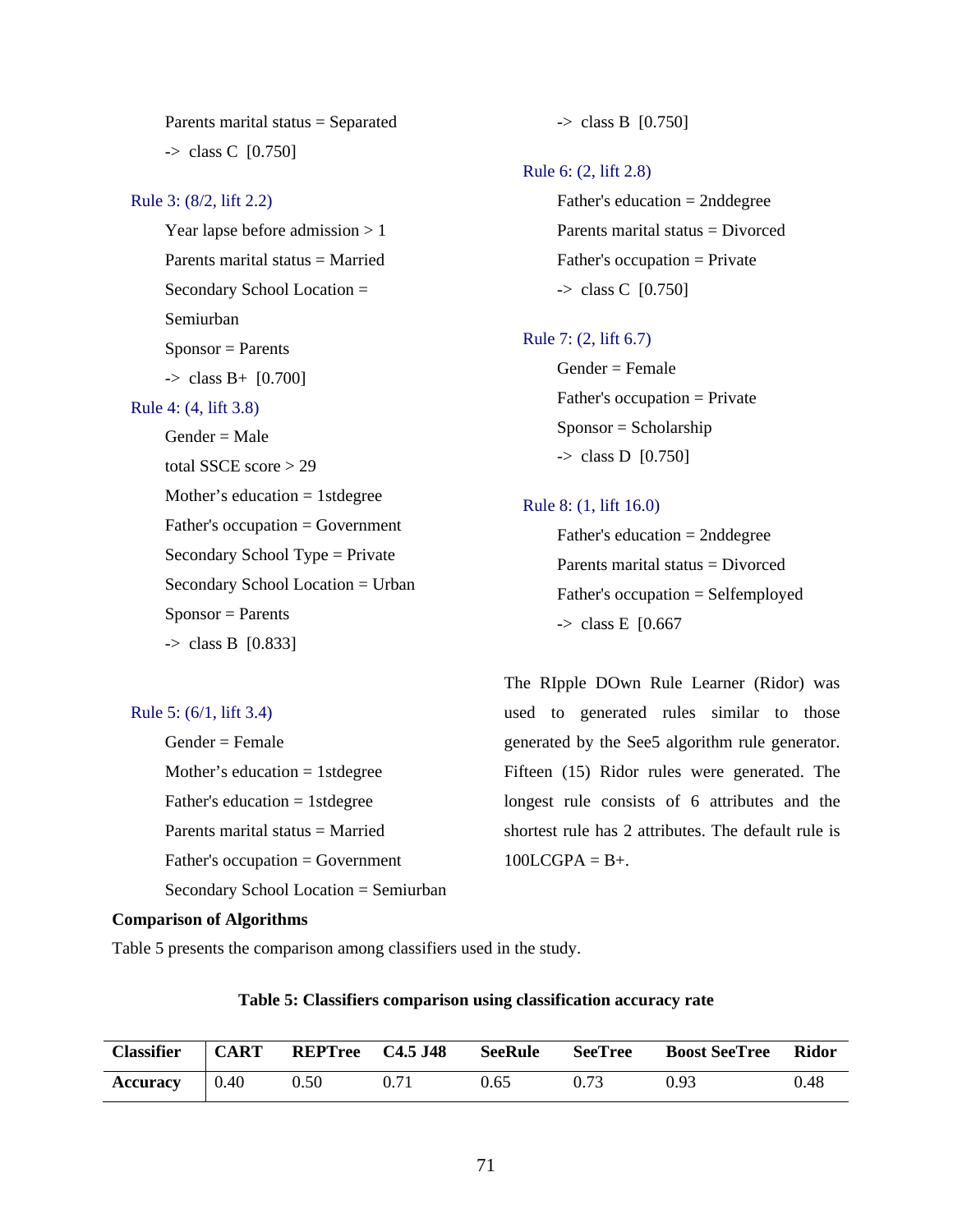Classification and Regression Tree (CART) has the lowest accuracy rate of 0.40 followed by REPTree with the accuracy rate of 0.50. As shown in the table, Boost decision tree with 0.93 accuracy level is considered to be better than other classifiers followed by the single decision tree with accuracy rate of 0.73. C4.5 decision tree shows better accuracy than other classifiers generated by WEKA. Comparing the two rulesets (See5 Rule and Ridor), the See5 rule show better accuracy than Ridor.

Table 6 presents the results of the attribute importance analysis using CfS and CoE which demonstrates attribute that have strong correlation with students' first year CGPA. They both evaluate the worth of an attribute by measuring the information gain with respect to the class. Table 7 presents the Attribute importance ranking using 10 fold crossvalidation for CfS and CoE.

| <b>Attribute</b>                 | <b>Information gain</b> | <b>Cfs</b>     | CoE            |
|----------------------------------|-------------------------|----------------|----------------|
| <b>Parents Marital Status</b>    | 0.0664                  | $\overline{4}$ | 5              |
| Mother's education               | 0.0612                  | $\sqrt{2}$     | 3              |
| Student's position in the family | 0.0534                  | $\overline{7}$ | 8              |
| Sponsor                          | 0.0525                  | 11             | 12             |
| Father's education               | 0.0502                  | 3              | $\overline{4}$ |
| Father's occupation              | 0.0496                  | 6              | 7              |
| Gender                           | 0.0491                  | $\mathbf{1}$   | $\mathbf{1}$   |
| Mother's occupation              | 0.0448                  | 5              | 6              |
| Secondary school type            | 0.0444                  | 8              | 9              |
| Secondary school location        | 0.0434                  | 9              | 10             |
| Residence location               | 0.0389                  | 10             | 11             |
| Social class                     | 0.0238                  |                | $\overline{2}$ |
| Family size                      | $\boldsymbol{0}$        |                |                |
| Age on entry                     | $\boldsymbol{0}$        |                |                |
| Year lapse before admission      | $\mathbf{0}$            |                |                |
| <b>Total SSCE score</b>          | $\boldsymbol{0}$        |                |                |
| Post UME score                   | $\boldsymbol{0}$        |                |                |

#### **Table 6: Attribute importance ranking using Information gain**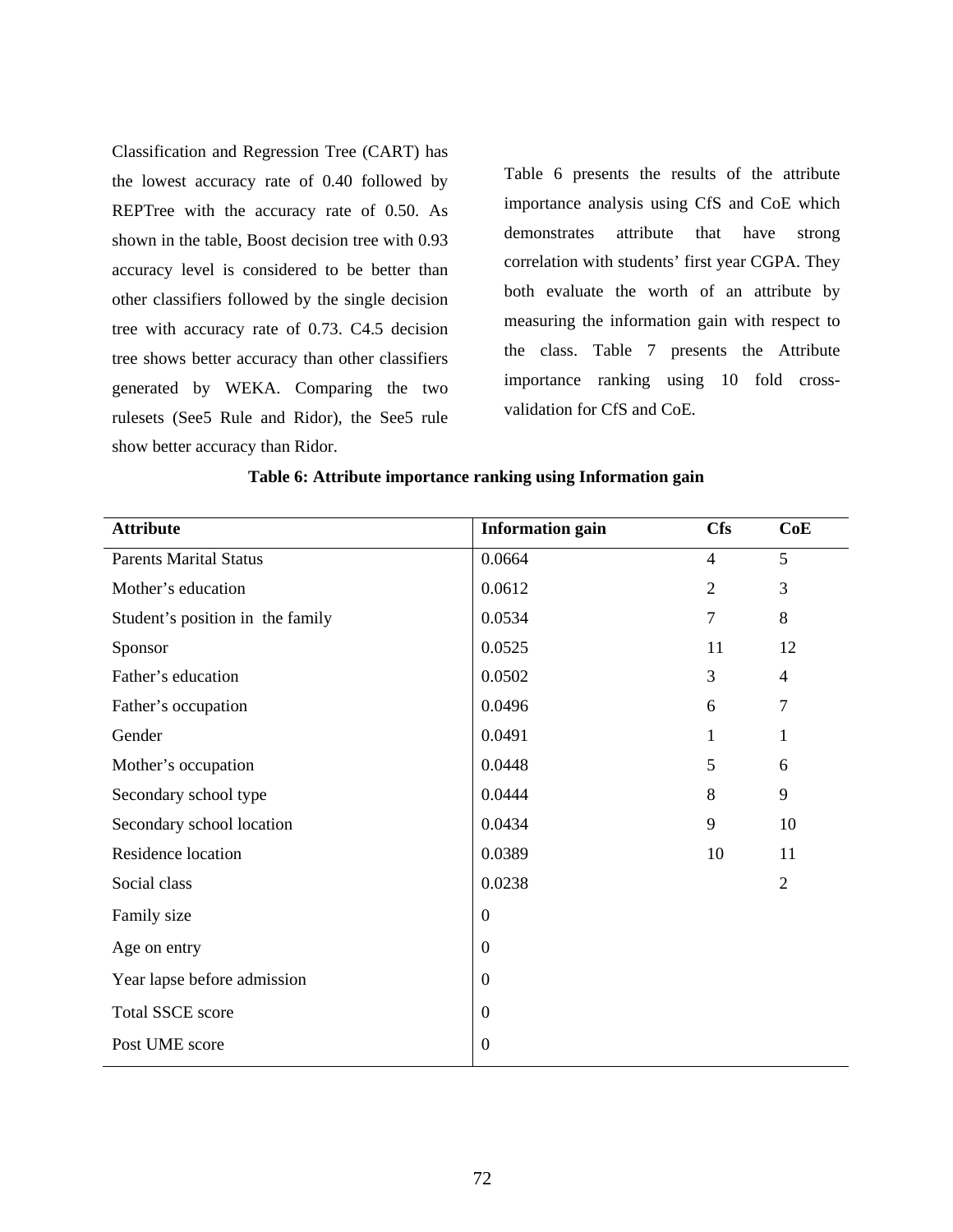**CfS**-Correlation based Feature Subset Selection evaluates the worth of a subset of attributes by considering the individual predictive ability of each feature along with the degree of redundancy between them.

**CoE**-Consistency Subset Selection evaluates the worth of a subset of attributes by the level of consistency in the class values when the training instances are projected onto the subset of attributes.

|                                  | Fold $%$   |      |
|----------------------------------|------------|------|
| <b>Attribute</b>                 | <b>Cfs</b> | CoE  |
| <b>Parents Marital Status</b>    | 100%       | 100% |
| Mother's education               | 100%       | 100% |
| Student's position in the family | 100%       | 100% |
| Sponsor                          | 100%       | 100% |
| Father's education               | 100%       | 100% |
| Father's occupation              | 100%       | 100% |
| Gender                           | 100%       | 100% |
| Mother's occupation              | 100%       | 100% |
| Secondary school type            | 100%       | 100% |
| Secondary school location        | 100%       | 100% |
| Residence location               | 100%       | 100% |
| Social class                     | 0%         | 100% |
| Family size                      | 0%         | 0%   |
| Age on entry                     | 0%         | 0%   |
| Year lapse before admission      | 0%         | 0%   |
| <b>Total SSCE score</b>          | 0%         | 0%   |
| Post UME score                   | 0%         | 0%   |

**Table 7: Attribute importance ranking using 10 fold crossvalidation for CfS and CoE** 

**CfS**-Correlation based Feature Subset Selection evaluates the worth of a subset of attributes by considering the individual predictive ability of each feature along with the degree of redundancy between them.

**CoE**-Consistency Subset Selection evaluates the worth of a subset of attributes by the level of consistency in the class values when the training instances are projected onto the subset of attributes.

The attribute importance ranking in Table 6 is similar to Table 7. It shows the percentage of

fold in the selection of each attribute. CfS and CoE selected similar attributes with the addition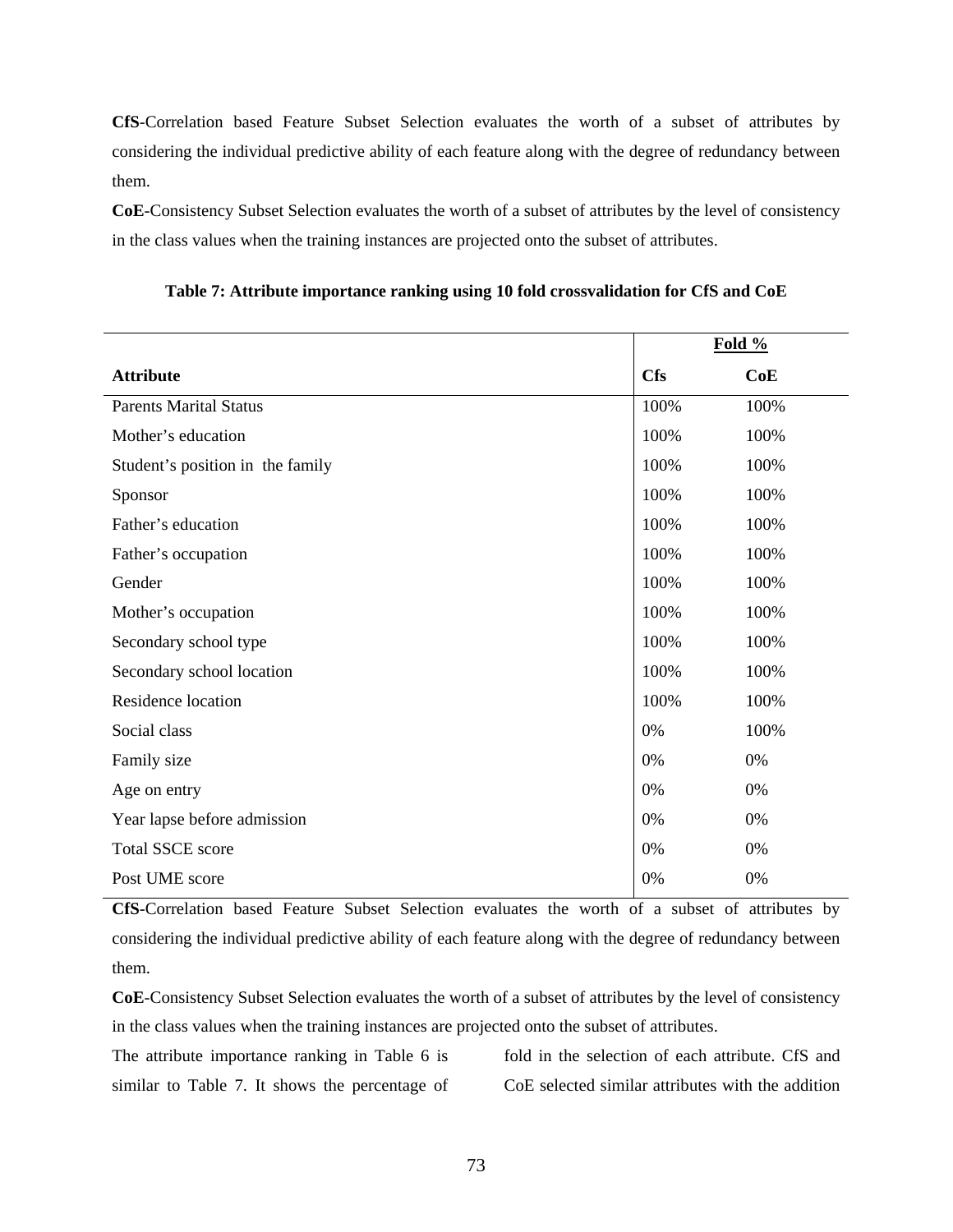of Social class for CoE. CfS ranked 11 attributes and CoE ranked 12 attributes as having better predictive ability compare to other attributes. These attributes are similar. Six out of them, namely, parent marital status, mother's education, father's occupation, mother's occupation, father's education and sponsor are related to the students' parental information while five other variables ranked by both CfS and Coe are students' position in the family, gender, secondary school type and location, Coe added social class as important attribute in determining students performance. This clearly indicates that majority of the attributes influencing the prediction of the students' academic performance according to this finding has to do with parents, education sponsor and home environment in general.

#### **Discussion of Results**

The attribute usage (Table 3) shows that parents marital status, sponsor, mother's education and father's occupation rank higher than other socioeconomic factors. The percentage usage for marital status is 100%, sponsor 97%, mother's education 88% and father's occupation 84% indicating that parental background and education sponsor contribute immensely to the academic performance of students. Age on entry, secondary school location and total SSCE score also shows more than 30% contribution to the performance of students.

The Boost decision tree shows that all the attributes have considerable effect on the performance of students with the parental information and education sponsor ranking highest. All the attributes contributed at least 30% to the outcome of the student grade class. This shows that parental background and education sponsor are important factors to be considered for the good performance of students in tertiary institutions.

#### **FRAMEWORK FOR STUDENTS PERFORMANCE PREDICTION SYSTEM**

The rules inferred from the boosted decision tree generated by C5 (See5) algorithm which gave the best overall performance in the modeling of the data set used in this study can be used as the basis for designing a Student's Academic Performance Prediction software (Decision Support System) for higher education institutions. The prediction system will maintain a historical database from which a dataset of students and respective grade can be obtained. The rules will be generated by the software's Pattern discovery module which will use the training data as input for generating decision trees from which the rules can be obtained. This system will then make prediction based on these rules. The proposed framework for this application is shown in Figure 1.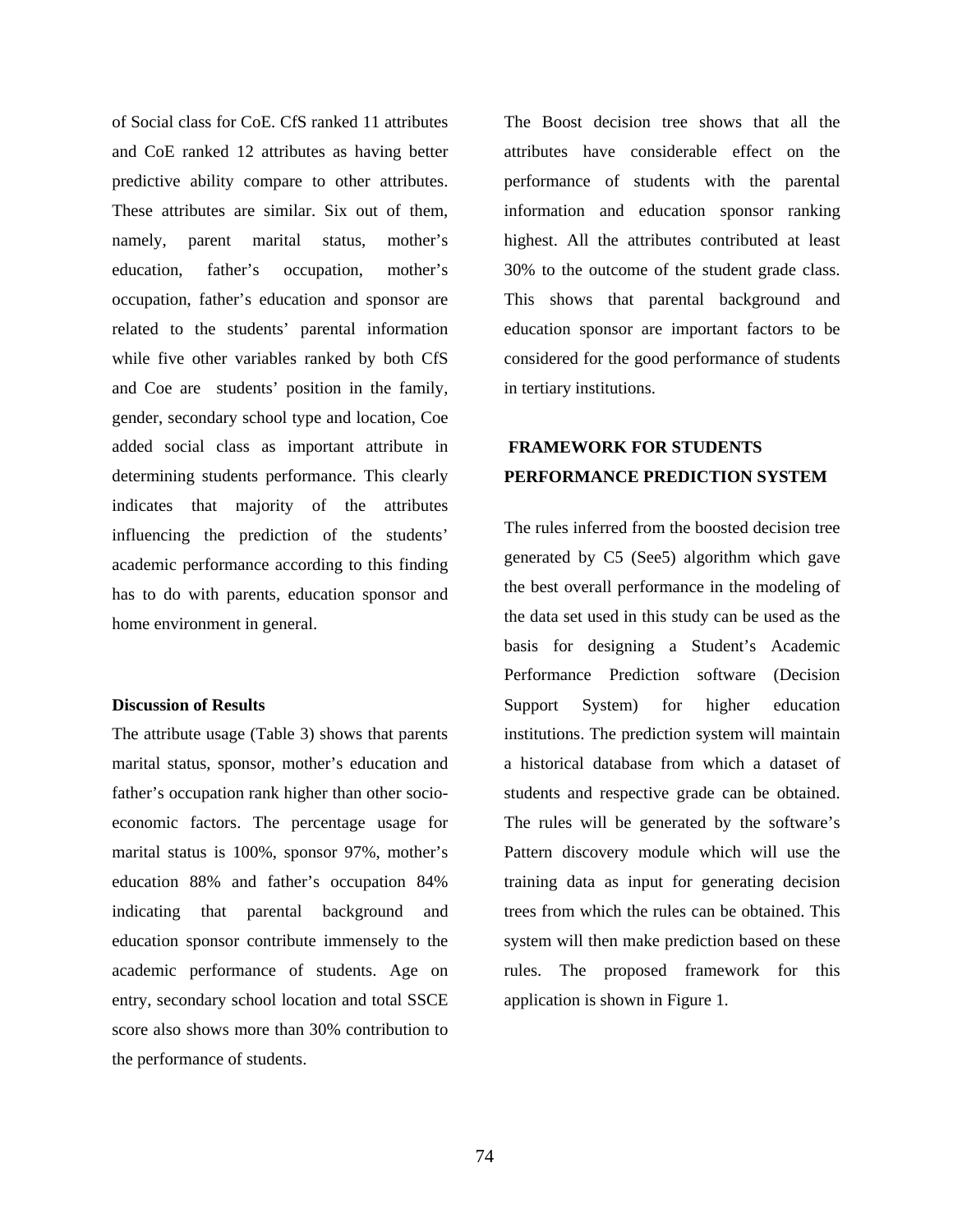#### **CONCLUSION**

This study identified parental conditions such as parents' education and occupation, marital status and sponsor as influencing socioeconomic factors affecting the performance of students in tertiary institutions. This we think is due to the fact that students whose parents' occupation are very demanding and barely have time for the students will have an unsound academic background which will influence the performance at the tertiary institution. Also, except in rare cases students whose parents are unable to provide adequately for the sponsoring of the education are distracted and perform poorly. Therefore, the parents socio-economic background determine to a very great extent the academic achievement and overall success of their children and parents are urged to provide adequate resources and the needed encouragement for the students.

The findings of this study agree with previous studies such as (Bakare, 1975; Anderson et al., 1994; Superby et al, 2006; Vandamme et al., 2007, McKenzie&Schweitzer, 2001, Adeyemo&Kuye, 2006 and Osofisan&Olamiti, 2009). These previous studies had focused majorly on past academic background of students while this present study on the other hand investigated family and socioeconomic factors of students in addition to previous academic records of students as predictive attributes of students' academic performance in tertiary institutions. The result corroborates the findings of Bakare 1975 that factors affecting students' academic performance can be intellective or non-intellective, that is, the determinant factors of students' performance can be traced to the society, school, family, or student.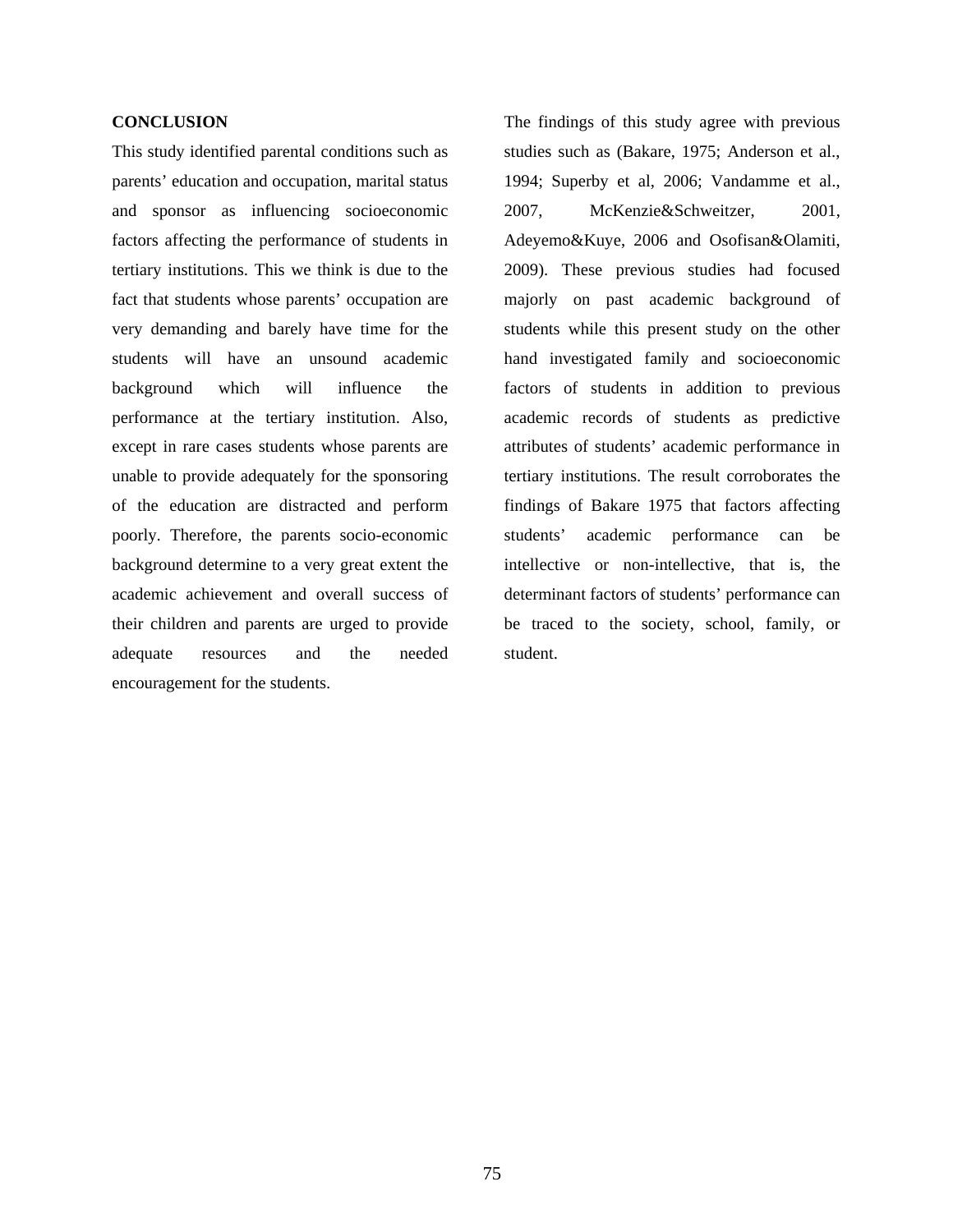

**Figure 1: Students' Academic Performance Prediction System Architecture**

Many parents may not be aware of the influence of various family background factors on the academic achievement of their children. It is recommended that educationists, leaders and higher education managements should try to create awareness in parents about the importance of the family background on academic achievement motivation which can improve the children's performance. Parents need to be

informed that they can contribute to the education of their children through encouragement, provision of funding and other resources, and active assistance among other strategies. Higher education managements can use this as a basis for organizing seminars or counseling sessions for students experiencing problems in their academics and parents.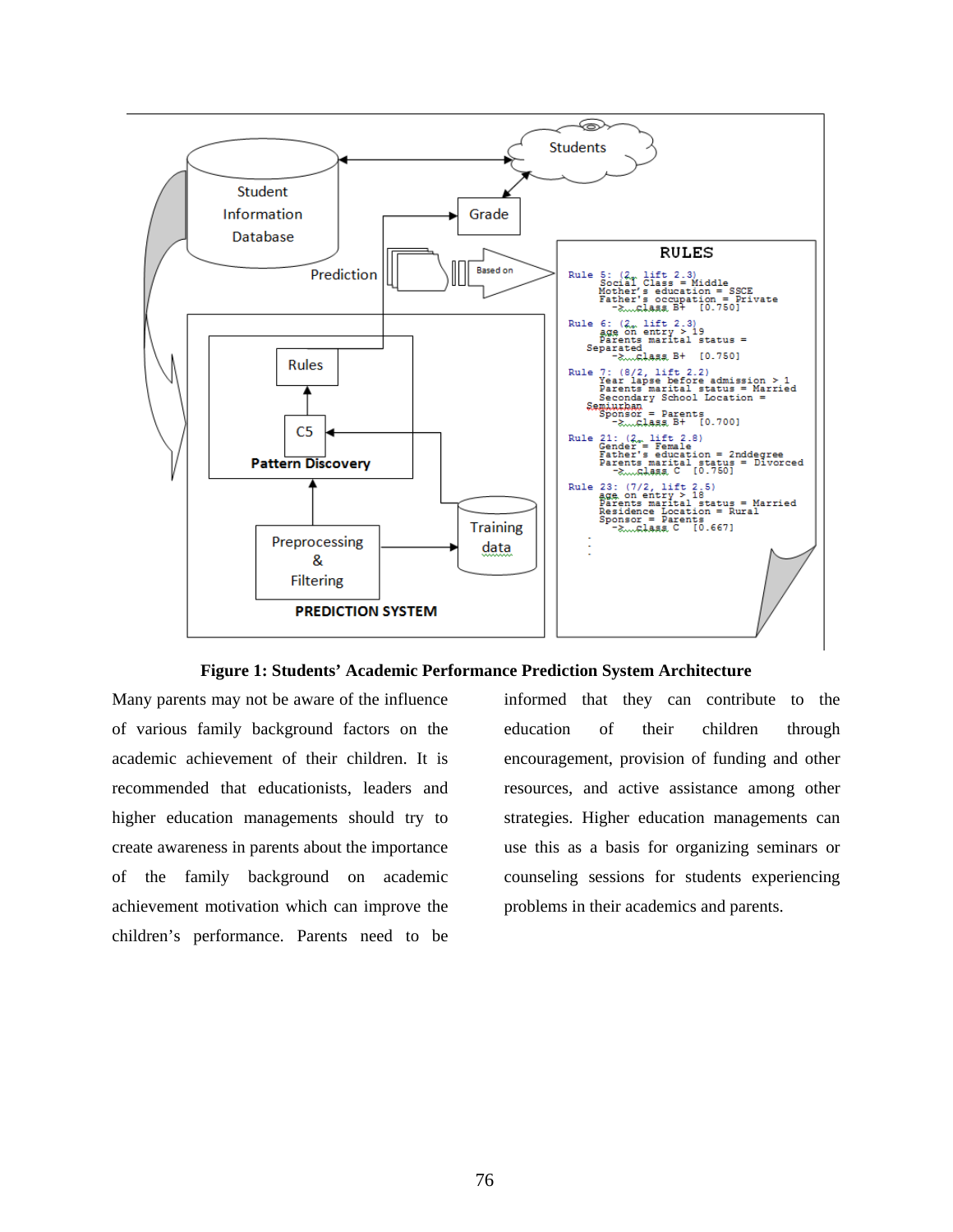#### **REFERENCES**

- Adeyemo, A. B and Kuye G., 2006. Mining Students' Academic Performance using Decision Tree Algorithms. *Journal of Information Technology Impact* 6(3): 161-170.
- Anderson, G., Benjamin, D., and Fuss, M. 1994. The Determinant of Success in University, Introductory Economics Courses. *Journal of Economic Education.* 25:99-120.
- Asikhia O.A. 2010 Students and Teachers' Perception of the Causes of Poor Academic Performance in Ogun State Secondary Schools [Nigeria]: Implication for Counseling for National Development. *European Journal of Social Sciences*. 13(2):229-242.
- Bakare, C.C. 1975. Some Psychological Correlates of Academic Success and Failure. *African Journal of Educational Research*.
- Delavari N, Beikzadeh M. R. 2004 A New Model for Using Data Mining in Higher Educational System*, 5th International Conference on Information Technology based Higher Education and Training*: ITEHT '04, Istanbul, Turkey.
- Delavari N, Beikzadeh M. R, Amnuaisuk S. 2005. Application of Enhanced Analysis Model for Data Mining Processes in Higher Educational System. *6th Annual International Conference*: ITEHT Juan Dolio, Dominican Republic.
- Golding, P. and O. Donaldson, 2006. Predicting academic performance*. Proceedings of the 36th ASEE/IEEE Frontiers in Education Conference T1D-21*, San Diego, CA.,1-6.
- Han J, Kamber M. 2003. *Data Mining: Concepts and Techniques*. Morgan Kaufmann Publishers, New Delhi.
- Kalles D., Pierrakeas C. 2004, *Analyzing student performance in distance learning with genetic algorithms and decision trees*, Hellenic Open University, Patras, Greece.
- Kuyoro S. O. 2010, Investigating the Effect of Students Socio-Economic/Family Background on Students Academic Performance in Tertiary Institutions Using Decision Tree Algorithms. Department of Computer Science, University of Ibadan. Unpublished MSc Thesis
- Mark Hall, Eibe Frank, Geoffrey Holmes, Bernhard Pfahringer, Peter Reutemann, Ian H. Witten 2009. *The*